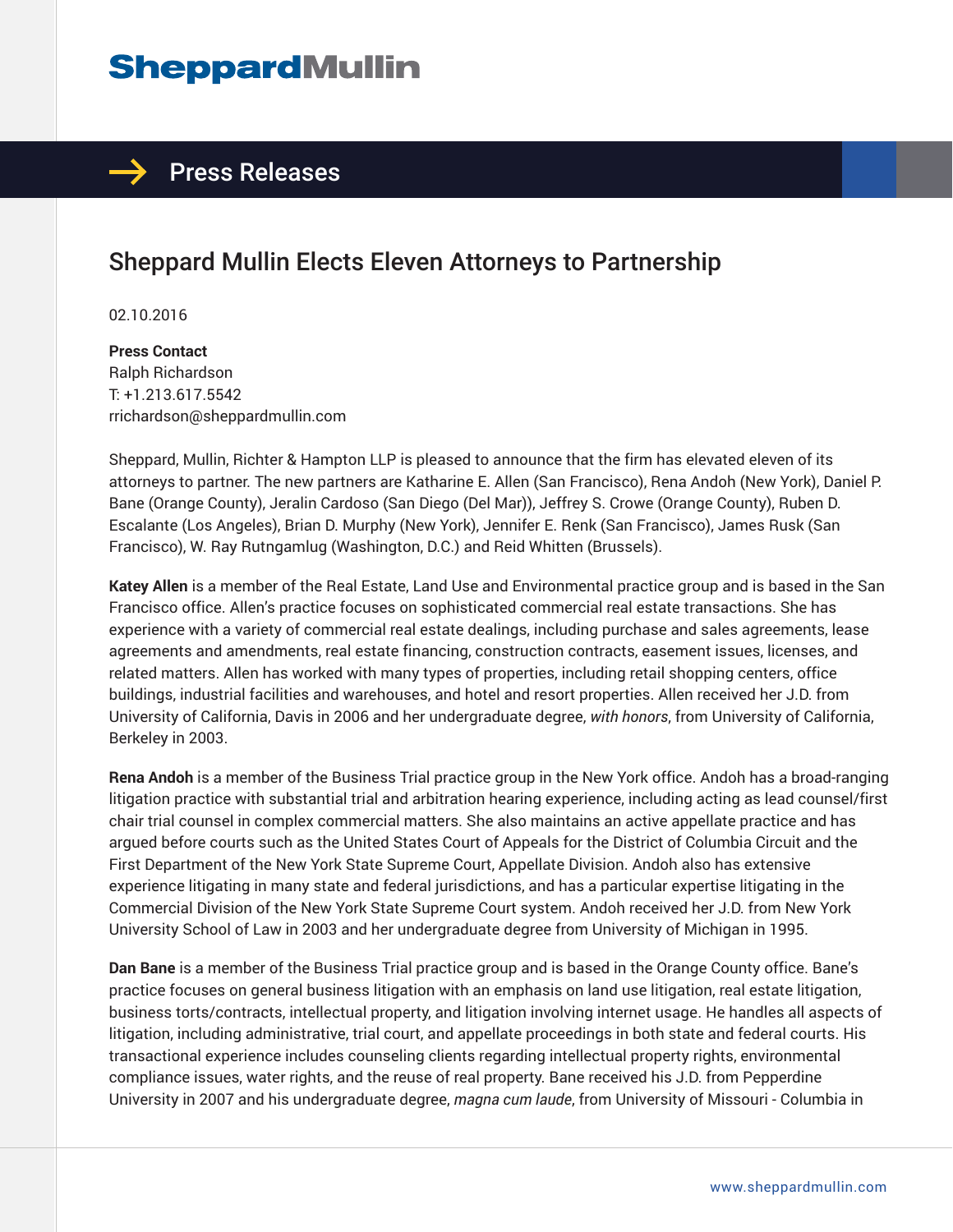#### 2003.

**Jeralin Cardoso** is a member of the Corporate practice group and is based in the San Diego (Del Mar) office. Cardoso's practice encompasses general corporate and securities matters, including mergers and acquisitions, debt and equity financing, venture capital, public offerings, securities compliance and general corporate governance. She is also a member of the healthcare team and has experience representing a wide variety of healthcare-related clients in California and nationally. Cardoso received her J.D., *magna cum laude*, *Order of the Coif*, from Pepperdine University in 2007 and her undergraduate degree from University of California, San Diego in 2004.

**Jeff Crowe** is a member of the Business Trial practice group in the Orange County office. Crowe focuses his practice in insurance-related litigation, class actions and unfair competition claims. For more than 14 years, he has defended insurers in state and federal courts in California against claims for breach of contract, bad faith, unfair business practices, fraud and other torts. Crowe also represents insurers in matters before the California Courts of Appeal and the Ninth Circuit Court of Appeals. He handles all aspects of insurance disputes involving a variety of personal and commercial lines policies, including homeowners, renters, auto, property and commercial general liability. Crowe received his J.D., *magna cum laude*, from Whittier Law School in 2001 and his undergraduate degree from California State University, Long Beach in 1998.

**Ruben Escalante** is a member of the Labor and Employment and Business Trial practice groups in the Los Angeles office. Escalante provides frequent counsel to employers on compliance with state and federal employment laws and regulations, litigation prevention, and civil litigation and trials. He has experience defending employers in both state and federal courts and agencies in multiple areas of employment law, including wage and hour class actions, breach of contract, claims of discrimination, harassment, retaliation, and wrongful termination, defamation, and other related matters. Escalante also handles a wide range of complex civil litigation in both state and federal courts. He has experience handling large consumer class action lawsuits, arbitrations, shareholder derivative actions, purchase price adjustment disputes, breach of contract claims, and other related matters. Escalante received his J.D. from University of Southern California in 2006 and his undergraduate degree, *summa sum laude*, *Phi Beta Kappa*, from University of California, Los Angeles in 2003.

**Brian Murphy** is a member of the Labor and Employment practice group and is based in the New York office. Murphy has extensive experience in all areas of labor and employment law, and focuses on the defense of class and collective wage and hour litigation in New York, New Jersey, and California federal and state courts. Murphy also defends companies in discrimination litigation, restrictive covenant and non-competition cases, and breach of contact cases. Murphy advises clients on matters relating to harassment, employment contracts, employment and personnel policies, reductions-in-force, independent contractor agreements and compliance with Title VII, ADEA, ADA, WARN, FMLA, COBRA, USERRA, OSHA, and other federal, state and local employment statutes. Murphy received his J.D., *cum laude*, from Saint John's University School of Law in 2004 and his undergraduate degree from University of Buffalo in 2001.

**Jennifer Renk** is a member of the Real Estate, Land Use and Environmental practice group in the San Francisco office. Renk's practice focuses on land use and environmental law, with particular expertise in the California Environmental Quality Act. She advises clients on the regulatory and political hurdles facing development projects across California, with an emphasis on commercial, residential, mixed-use, and high tech projects. Over the course of her career, Renk has worked on a diverse range of projects, including Facebook's Menlo Park Headquarters, the Bohannon Development Group's Menlo Gateway mixed-use project, the Carlyle Group's mixeduse project in Mountain View, as well as numerous multi-family developments and independent school projects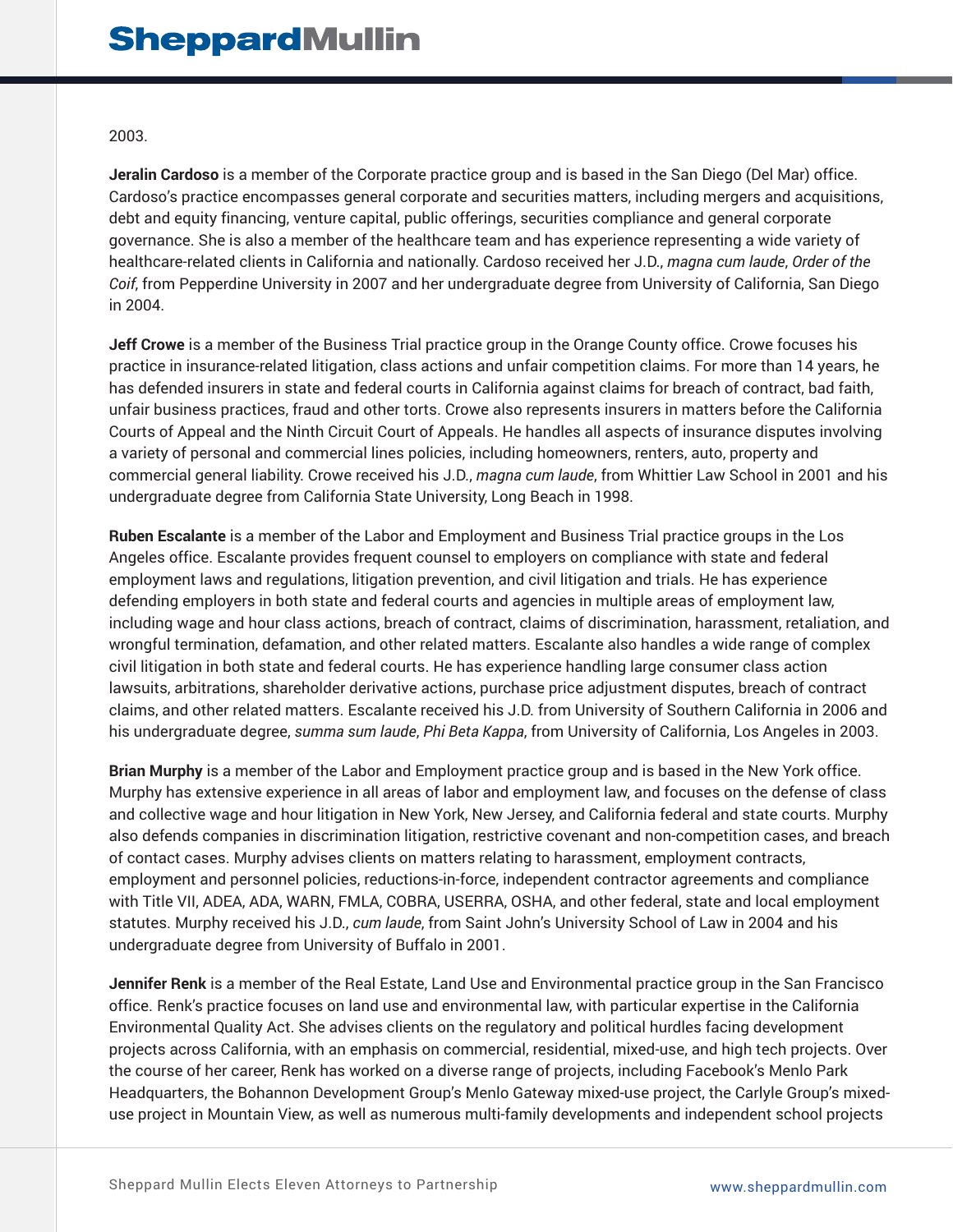across the Bay Area. Renk received her J.D. from Santa Clara University in 2003 and her undergraduate degree from Bryn Mawr College in 1990.

**Jim Rusk** is a member of the Real Estate, Land Use and Environmental practice group and is based in the San Francisco office. Rusk specializes in project permitting, compliance and litigation involving endangered species, wetlands and water quality, and related environmental review requirements. He guides landowners and developers through the complex permitting and compliance processes under federal and state natural resources laws, including the Endangered Species Act, the Clean Water Act, the California Fish and Wildlife Code and Porter-Cologne Act, the National Environmental Policy Act and the California Environmental Quality Act. Rusk also represents clients in litigation defending federal and state permits against challenge by project opponents, and in suits challenging arbitrary agency action. Rusk received his J.D., *magna cum laude*, *Order of the Coif*, from University of California, Hastings in 2007 and his undergraduate degree, *magna cum laude*, from University of Houston in 1997.

**Ray Rutngamlug** is a member of the Corporate practice group in the Washington, D.C. office. Rutngamlug's practice focuses on the negotiation of a broad spectrum of communications service agreements, including agreements for providers and large-scale users of communications services. He regularly assists some of the nation's largest cable MSOs in drafting and negotiating agreements for access to infrastructure necessary for the provision of voice, high-speed internet and other next generation communications services. Rutngamlug also has considerable experience advising communications providers on a wide range of commercial matters including the sale and provision of voice and data services to other communications companies, enterprise communications users, and federal and state government agencies. Rutngamlug received his J.D. from Cornell University in 1999 and his undergraduate degree from Georgetown University in 1995.

**Reid Whitten** is a member of the Government Contracts, Investigations & International Trade practice group and is based in the Brussels office. Whitten's practice focuses on international trade compliance and investigation work. He advises clients on detecting and deterring potential compliance issues with U.S. and international anti-corruption laws, export controls, and sanctions regulations. He has also advised on anti-dumping, antiboycott and CFIUS issues. Whitten received his J.D. from Wake Forest University in 2007 and his undergraduate degree, *cum laude*, from The College of William & Mary in 2002.

### Attorneys

Katharine E. Allen Rena Andoh Jeralin Cardoso Jeffrey S. Crowe Brian D. Murphy Jennifer E. Renk James Rusk Reid Whitten